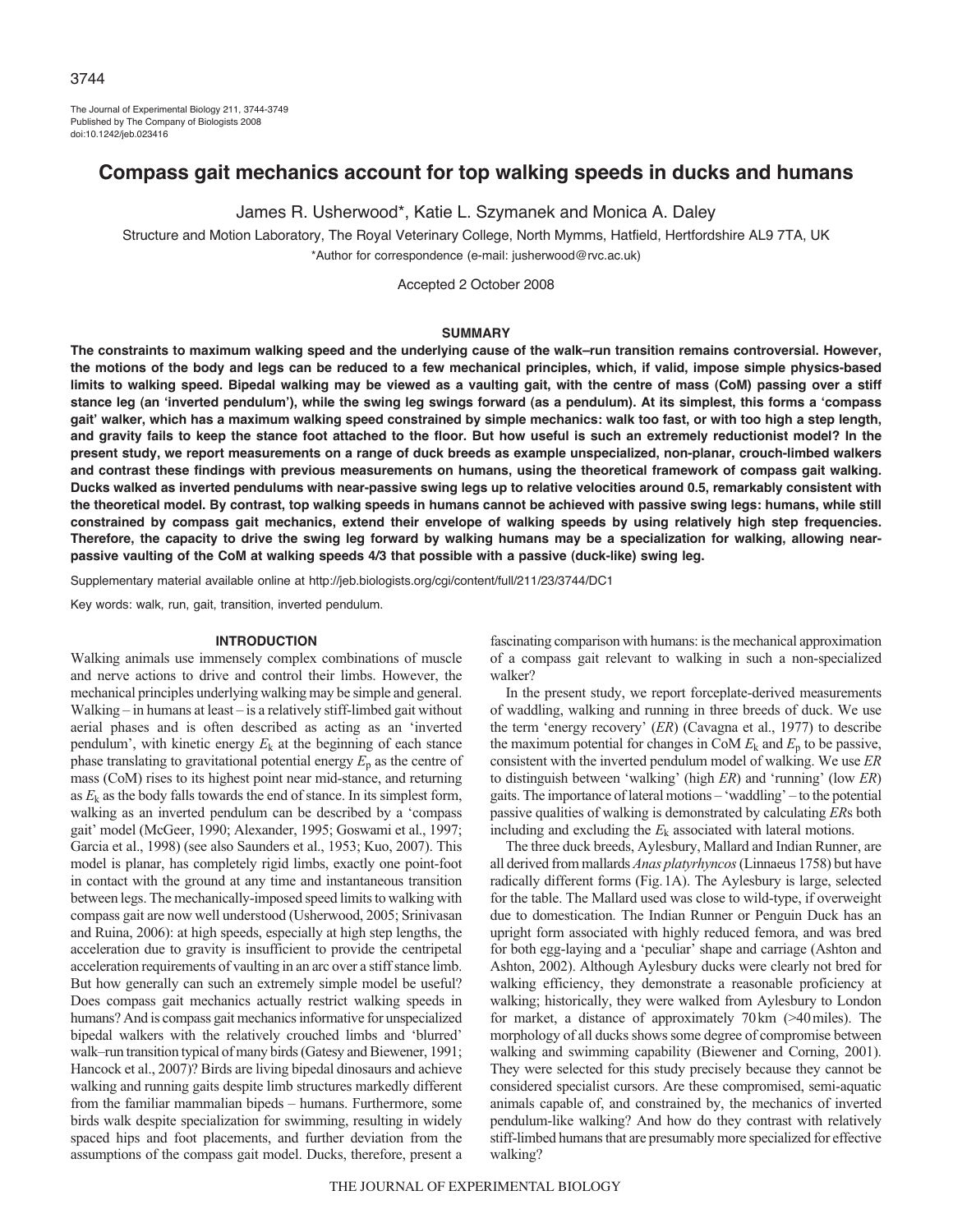

Fig. 1. Energy recoveries (ERs) for Aylesbury (red), Mallard (blue) and Indian Runner (green) ducks including (B) and excluding (C) the kinetic energy  $(E_k)$  associated with lateral motions (the difference is displayed in D). An ER of 1 indicates that changes in potential and kinetic energies of the centre of mass throughout a step has the potential to be completely passive, consistent with inverted-pendulum mechanics. Different symbols indicate different individuals. Vertical broken lines indicate Froude number=0.5 for reference; the horizontal broken line (in B) shows the cutoff used to distinguish between walking and running for Fig. 3.

## Walking mechanics of ducks and humans 3745

## **The compass gait boundary**

The range of possible relative velocities  $\hat{V}$  and step angles swept from the vertical (see Materials and methods) while walking with a compass gait is dependent on the extent to which the vaulting of the body over the stiff stance limb can be considered passive. If the only condition is that sufficient gravity acts in line with the leg to provide enough centripetal acceleration to avoid a toe-drag or take-off (Fig.2A, blue line), then step angles approaching 90deg. are theoretically possible. As higher instantaneous speeds are possible near mid-stance (gravity acts directly in line with the leg), mechanical energy has to be applied to both raise and accelerate the body throughout the first half of stance and has to be removed throughout the second half (*ER*=0). By contrast, with completely passive vaulting mechanics (*ER*=1) lower maximum step angles are achievable. This is because the body moves most quickly (highest  $E_k$ ) at the extremes of leg angle (lowest  $E_p$ ). At this point, not only does a smaller component of gravity act in line with the leg but the requirement for centripetal acceleration of the body about the foot is also highest (Usherwood, 2005). Achieving both passive body mechanics and 'take-off' avoidance results in a lower net horizontal velocity for a given leg angle than the constraints of take-off avoidance alone (Fig.2A).

For perfectly passive vaulting of the body over the foot, there is also a low-speed/high step-angle boundary: very low speeds at high step angles (large step lengths) are impossible because there is insufficient  $E_k$  to allow the CoM to rise passively over mid-stance (boundary *i* in Fig.2B and Fig.3) – the body would simply rock upwards and fall back again without ever making it completely over the stance foot. This boundary is probably of more theoretical than applied interest as, with an infinitesimally small energy input to hold, control and release the body at the top of the vault, very slow walking is feasible with large step angles (Fig.2A, the region in red) with very nearly passive body motions.

With each speed and step angle combination, a step frequency is explicit. This is indicated in a relative form  $\hat{f}$  (Fig. 2B and Fig. 3), which gives the step frequency as a multiple of that expected for a swing leg acting as an ideal passive pendulum with mass focused at the foot (see Materials and methods).

## **MATERIALS AND METHODS**

Three Aylesbury (77 steps, mass=3.61±0.68 kg, leg-length  $L_{\text{lep}}$ =0.163±0.015m, means±s.d. throughout), two near wild-type Mallard (70 steps, mass=1.81±1.6kg; *L*<sub>leg</sub>=0.165±0.01m) and three Indian Runner ducks (54 steps, mass=1.12±0.14 kg,  $L_{\text{leg}}$ =0.115±0.02 m) were motivated to locomote along an array of 6 Kistler 9287B forceplates sampling at 500 Hz, following procedures approved by The Royal Veterinary College. A range of speeds was elicited for each subject by clapping and waving. Fore-aft, lateral and vertical forces, along with centres of pressure were inspected to identify sequences in which locomotion was steady and in line with the forceplates [mean change in horizontal velocity over a step was  $\leq 0.01 \pm 0.10$  ms<sup>-1</sup> ( $\pm$ s.d.)]. Individual steps were analyzed from mid-stance to mid-stance, identified by the crossing of the fore-aft forces from decelerative to accelerative. The forward progression of the centre of pressure from mid-stance to mid-stance provided step length  $L<sub>step</sub>$ , and, with the step period, the magnitude of horizontal velocity *V*, required both as an integration constant in determining changes in speed and kinetic energy and for calculating relative velocity  $\hat{V}$ , where:

$$
\hat{V} = \frac{V}{\sqrt{gL_{\text{leg}}}} \tag{1}
$$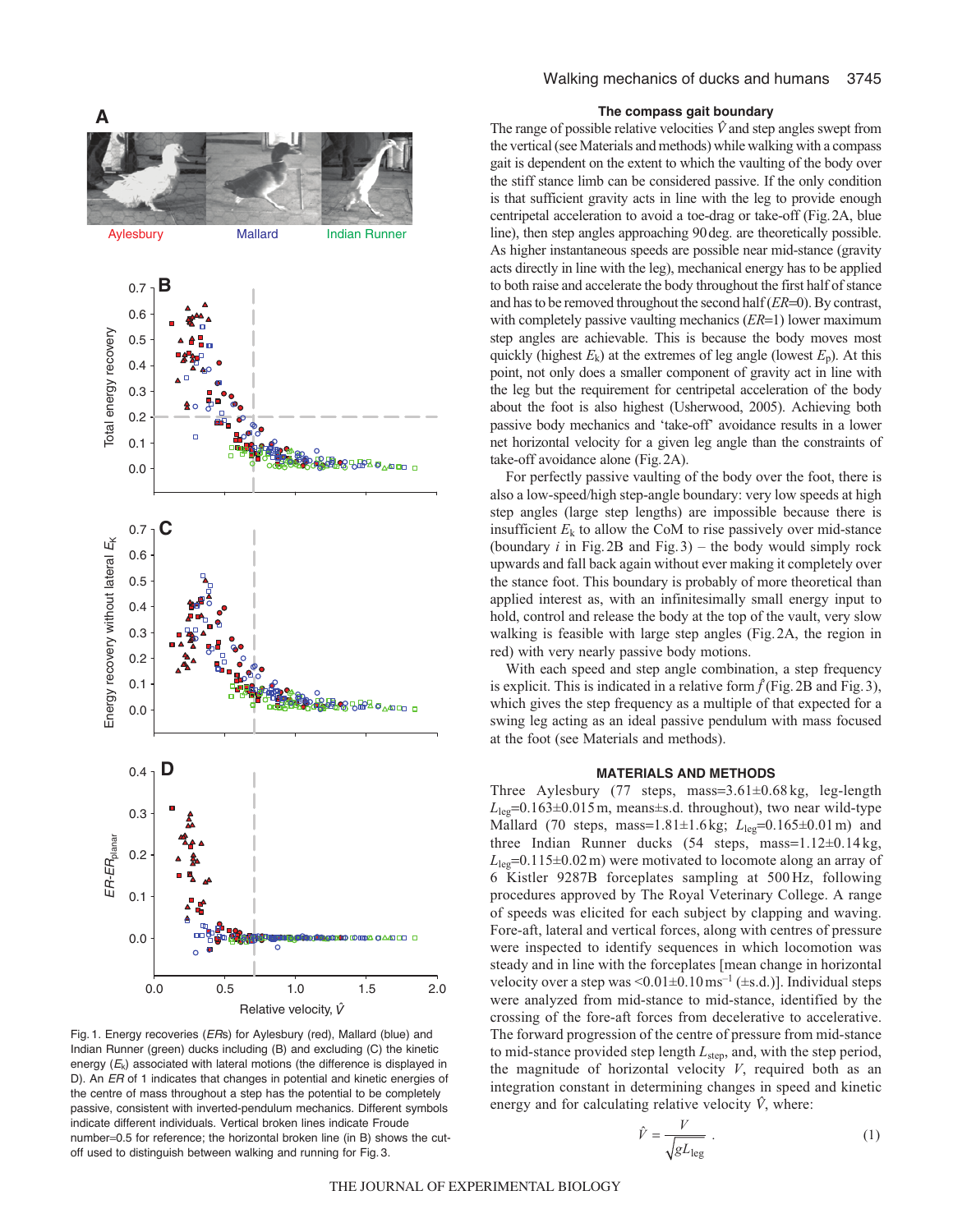

. Fig. 2. Step angle as a function of speed from theoretical compass gait predictions (A), and from forceplate observations of Mallard and Aylesbury ducks, coded by energy recovery (ER) (B). Perfectly passive (ER=1), stiff-limbed compass gait walking constrains both lower (i) and upper (ii) speeds (black area in A); with a small energy lower (i) and upper (ii) speeds (black area in A), with a small energy<br>input ( $ER \leq 0.9$ ), the low-speed constraint is lost (red area); without any passive potential-kinetic energy interchange (ER=0) higher step angles and speeds are possible (blue line) until  $\hat{V}=1$ . Underlying grey curves (in B) indicate the contours associated with step frequencies normalized by the ideal pendular frequency of the swing leg with point mass at the foot. Ducks walk (with high ERs, yellows and reds) with near-passive step frequencies and transition to running (low ERs, blues and black) at higher speeds, with higher-than-passive step frequencies.

Here, *g* is the magnitude of gravity  $(9.81 \text{ m s}^{-2})$  and  $L_{\text{leg}}$  the functional leg-length, taken as the height from the ground to the hip during quiet standing.  $\hat{V}$  is equivalent to the square root of the most commonly used form of Froude number *Fr*in terrestrial animal locomotion studies. Relative step frequency is presented in a nondimensional form *f*:

$$
\hat{f} = f\pi \sqrt{\frac{L_{\text{leg}}}{g}} \,, \tag{2}
$$

indicating the step frequency *f* as a proportion of the natural pendular frequency for a leg swinging about a stationary hip over small angles with the leg mass situated at the foot (an 'ideal' pendulum). Note that, as step (as opposed to stride) frequency is used, and the compass gait model assumes a duty factor of exactly 0.5, the period taken by a passively swinging limb to swing from foot off to foot on would be half that of a full pendulum cycle. This formulation intentionally errs on the side of familiarity and simplicity rather than realism: more detailed study of the passive nature of swing legs would have to consider jointed pendulums (see Mochon and McMahon, 1980), vaulting (or observed) hip motions and duty factors deviating from 0.5. One layer of realism that can be added without an undue increase in complexity is the deviation from the point-mass aspect of the 'ideal' pendulum. In order to consider 'real' pendulums with distributed masses, the effective pendulum length *EPL* is a useful concept: it gives the length an ideal pendulum would need to be in order to swing at the same frequency as the real pendulum.

$$
EPL = \frac{I_{\text{leg}}}{m_{\text{leg}} L_{\text{legCom}}},\tag{3}
$$

where  $I_{\text{leg}}$  is the moment of inertia (second moment of mass)<br>of the swing leg about its pivot (the hip)  $m_{\text{tot}}$  is the mass of of the swing leg about its pivot (the hip),  $m_{\text{leg}}$  is the mass of the swing leg, and  $L_{legCoM}$  is the distance between pivot and swing leg CoM. The passive swing frequency is relatively insensitive to mass distribution. A constant (rod-like) leg-mass distribution would result in  $EPL = \frac{2}{3}L_{\text{leg}}$ , and a passive step frequency of  $\sqrt{3}=1.22$  that of an ideal pendulum of the same length.

Fluctuations in  $E_p$  and  $E_k$  due to motions in each of the three axes were calculated from forceplate data following conventional methods pioneered by Cavagna (Cavagna, 1975): measured forces (on known body masses) give CoM accelerations; when integrated, these give velocities (from which  $E_k$  is determined), which, when integrated, give motions of the CoM (changes in height allowing calculation of changes in *E*p). Integration constants for determining velocities were based on the assumption that the gait was steady and symmetrical over a stride. The *ER* was calculated:

$$
ER = \frac{\Delta^+ E_p + \Delta^+ E_k - \Delta^+ E_m}{\Delta^+ E_p + \Delta^+ E_k} \tag{4}
$$

where the prefix  $\Delta^+E$  denotes the sum of the positive increments of energy change (in a symmetrical binedal gait this is equivalent of energy change (in a symmetrical bipedal gait, this is equivalent to the amplitude) and *<sup>E</sup>*<sup>m</sup> is the total external mechanical energy  $(E_k + E_p)$  of the body. To identify the importance of lateral, or 'waddling', motions to the potential passive nature of the  $E_k - E_p - E_k$ interchanges, *ER* was also calculated excluding the *E*<sup>k</sup> associated with lateral motions,  $ER_{\text{planar}}$ . It should be remembered that *ER* is a measure only of the mechanically passive nature of the CoM: it provides no measure of 'internal' work, leaves the potential for considerable simultaneous, counteracting muscular work (see Donelan et al., 2002) and does not inform whether the CoM is vaulting following a path expected from relatively stiff limbs (see Usherwood et al., 2007).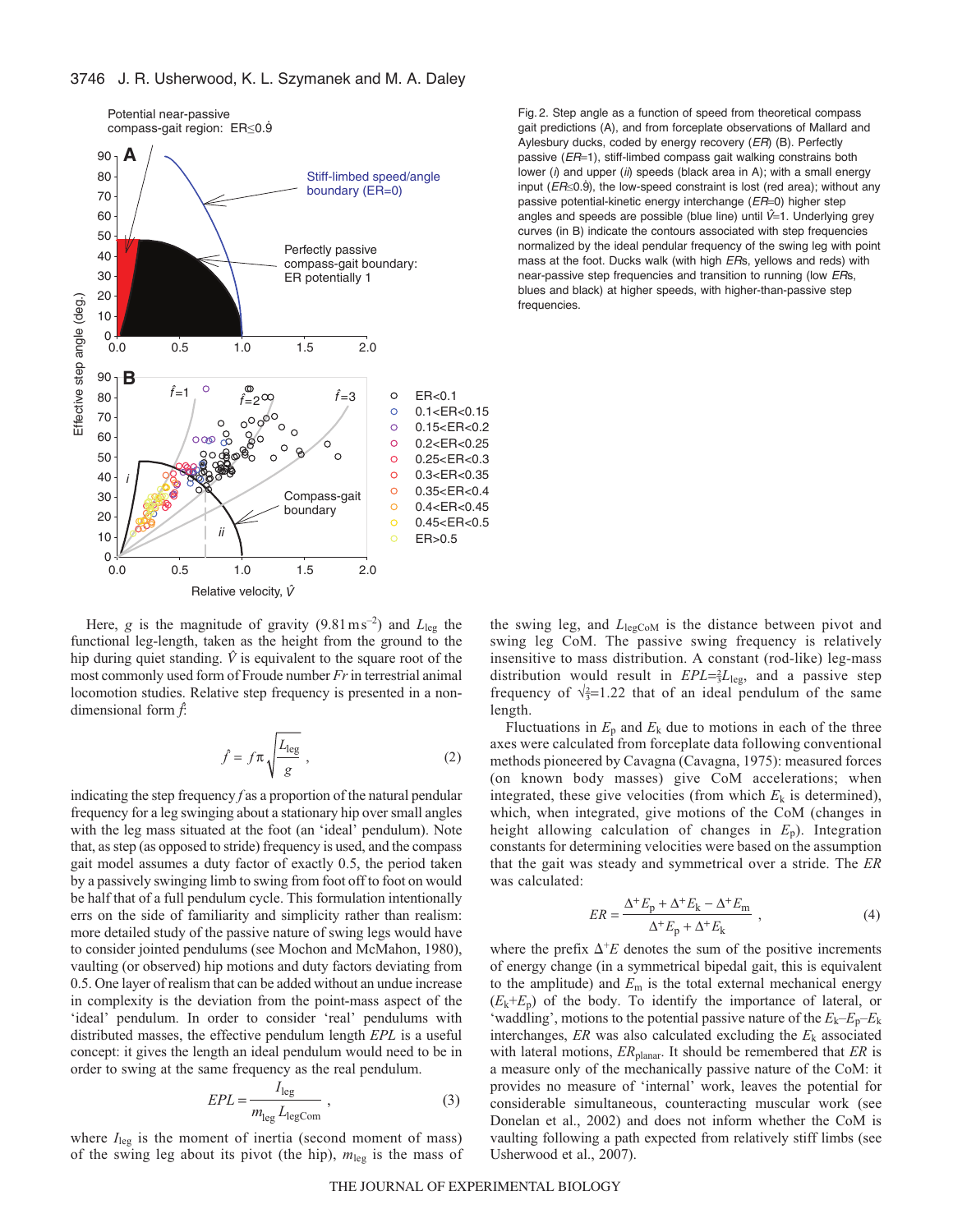

Fig. 3. Step angle as a function of speed for ʻwalking' ducks [A, determined as having energy recovery ( $ER$ ) $\geq$ 0.2] or 'running' ducks (B,  $ER$ <0.2), and walking and running humans [C, walking in red (N=11 subjects), running in blue (N=5 subjects)], with running at below maximum possible walking speed with grey fills). Ducks are coloured according to breed, with symbols denoting subject, as for Fig. 1. Underlying black and grey lines indicate the compass gait boundary and step frequencies described for Fig. 2. The vertical grey broken line denotes  $\hat{V}=0.7$  (Fr=0.5), usually identified as the walk-run transition speed for humans. Vertical broken black lines in C mark the range in maximum speeds predicted if humans walked both with passive swing limbs and while constrained by compass gait mechanics. *f*nat,human indicates the frequency consistent with a passive, pendular swing leg action for humans.

An effective step angle swept before and after the vertical,  $\Phi$ was determined from the forceplate-derived step lengths  $L_{\text{stance}}$  and the measured leg-length:

$$
\Phi = \sin^{-1} \left( \frac{L_{\text{stance}}}{2 L_{\text{leg}}} \right). \tag{5}
$$

It should be noted that this may differ from any true kinematic angle, as it assumes a compass-like gait with a single foot on the ground at any time and symmetry about the vertical.

### **Human data**

Kinematic data from previous studies of humans walking (Bertram, 2005) or running (Gutmann et al., 2006) on treadmills were kindly provided by John Bertram. In these studies, the full range of speeds achievable during walking (*N*=11 subjects) and running (*N*=<sup>5</sup> subjects) were measured. The highest walking speeds were moderately uncomfortable and slightly above the preferred walk–run transition speed. The low running speeds were certainly unnatural, extending well below the preferred run–walk transition speed.

### **RESULTS AND DISCUSSION Waddling and walking**

At low speeds, *ER* (Fig.1B) for Aylesbury and Mallard ducks is as high as 75%, close to that recorded in cursorial birds (Cavagna et al., 1977; Heglund et al., 1982), humans (Cavagna et al., 1977) and penguins (Griffin and Kram, 2000). At the lowest speeds, this *ER* is only achieved by the Aylesbury ducks if lateral, or 'waddling',  $E_k$  is included (Fig.1C,D): *ER*planar indicates the *ER* without consideration of lateral motions and falls at the lowest speeds. This is not to suggest that waddling improves efficiency – side-to-side motions are presumably not the purpose of locomotion. A better view is that, at low speeds and, given widely splayed foot placement (presumably due to artificial selection for size or natural selection for swimming capability), lateral forces, displacements and movements are inevitable. However, these (inevitable but 'pointless') motions have the potential to be achieved largely passively, though perhaps not without metabolic implications (Donelan et al., 2001).

#### **Running**

At  $\hat{V}$  >0.7 (or *Fr* > 0.5), *ER* are universally low – above these speeds, no duck maintains passive, inverted pendulum-like energy interchanges. Low *ER*s may be interpreted as suggesting a 'bouncing' or 'running' gait; however, this terminology must be treated with caution. It appears most unlikely that ducks are specialized for elastic energy storage and recovery. They have relatively short legs and thick tendons, probably reflecting some of the compromises in form associated with evolutionary pressures for swimming performance. Therefore, low *ER*s should be taken as departure from inverted pendulum behaviour, perhaps as 'pseudoelastic' bouncing (Srinivasan and Ruina, 2006; Ruina et al., 2005) but not necessarily involving extensive elastic storage and recoil. Nonetheless, a running gait, even without elastic energy storage, may be a gait choice that minimizes mechanical work and energetic costs at higher speeds under the fundamental constraints of legged bipedal locomotion in gravity (Srinivasan and Ruina, 2006).

Despite occasional slow trials, no steps of the Indian Runners displayed high *ER*s – 'running' gaits were maintained at low speeds (see also Fig.3B). The fact that this is mechanically possible is clear from observations of humans: it is perfectly possible to 'run' at no net forward speed (Fig.3C). Given the ability of all three duck breeds tested to achieve 'running' mechanics (albeit predominantly 'grounded running' without aerial phases) but the failure of Indian Runners to display inverted-pendulum walking mechanics (high *ER*), perhaps a better, if distinctly awkward, classification of Indian Runners might be as 'Indian Not-Walkers'. Both the Mallards and Indian Runners did achieve aerial phases ('running' distinguished by the traditional kinematic definition) at their highest speeds (Movies 2 and 3 in supplementary material). This differs from the findings of Abourachid (Abourachid, 2001), presumably because the birds in the previous study achieved  $\hat{V}$  only up to 0.7. Running with an aerial phase was not observed by any of the Aylesbury ducks (Movie 1 in supplementary material shows a typical gait).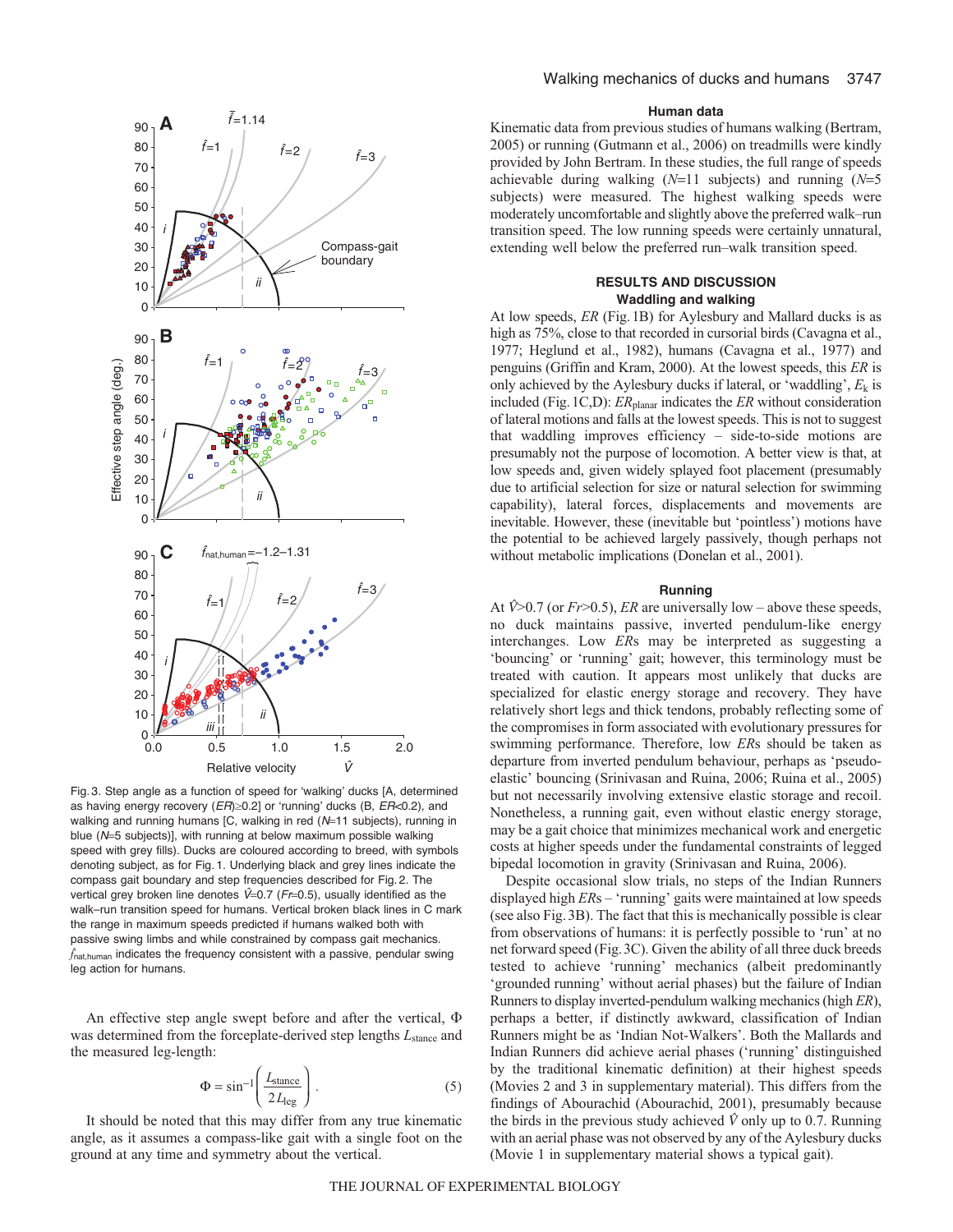

Fig. 4. CoM trajectories (black arrows) for compass gait walking and motions of the effective pendulum length (EPL) (red arrows) for the swing leg for (A) walking ducks assuming the swing leg is passive, and with EPL appropriate for mean observed walking frequencies; (B) a walking human with passive swing leg if the mass distribution were such that the step frequency was that observed at high speeds ( $\hat{f}=2$ ;  $EPL=L_{\text{leq}}/4$ ); (C) a walking human with EPL appropriate for reported mass distributions. Fast human walking cannot be achieved with a passive swing leg.

### **The walk–run transition in ducks**

While discontinuities in kinematics with increasing speed suggest gait transition in some birds (Hayes and Alexander, 1983; Gatesy and Biewener, 1991; Gatesy, 1999), the gait transition of ducks from a slow vaulting or 'walking' gait (using a mechanical definition) to a faster 'running' gait is blurred (Fig.1B), typical of a number of bird species. In contrast to humans and most mammalian quadrupeds, there is no discontinuity in mechanics apparent with increasing speed. Although a discontinuity in stride parameters is reported in the relatively small and crouched painted quail between relative velocities of 0.6 and 0.8 (Gatesy and Biewener, 1991), such a transition is difficult to determine for ducks. However, when step angle and *ER* are considered together, especially when viewed with the boundary determined by compass gait mechanics (Fig.2B), a distinction between walking and running gaits can be perceived. Walking (high *ER*) is achieved with near-passive swing or step frequencies; running, with low *ER* and beyond the boundary determined by compass gait mechanics, is achieved with abovepassive step frequencies. Taking any observed *ER* value as the sole distinguishing boundary between walking and running – especially in cases where  $ER$  varies without discontinuities with speed – is certainly arbitrary; however, in order to highlight the relationship between speed, step frequency and *ER* displayed in Fig. 2B,  $ER \geq 0.2$ is used as an objective, quantitative condition for walking (Fig.3A). For steps at  $ER \geq 0.2$ , the mean step frequency is 1.14  $\hat{f}$ . If the swing leg was passive, this would equate to an *EPL* of 0.78 (see Materials and methods) (Fig.4A). Considering a real pendulum of even mass distribution results in a passive frequency of 1.22  $\hat{f}$ , swing leg mechanics in walking ducks can be considered near-passive. Therefore, ducks do not walk above a speed consistent with both compass gait and passive swing leg mechanics.

#### **The walk–run transition in humans**

The fact that compass gait walking above  $\hat{V}=1$  is impossible has been understood for many years (e.g. Alexander, 1989): above this speed, gravity cannot keep the CoM connected to the stance foot (in contact with the ground) with a stance limb in compression. More recently, similar constraints have been identified but for finite stance angles (Usherwood, 2005; Srinivasan and Ruina, 2006). Combined with some constraint on step frequency, this suggested an account for the observed walk–run transition speed of humans at approximately  $\hat{V}=0.7$  (*Fr*=0.5) (Usherwood, 2005). Since this, research on human swing-limb mechanics (Doke et al., 2005; Doke

and Kuo, 2007) highlights that fast human walking is not actually achieved with passive swing-limb mechanics (see also Mochon and McMahon, 1980). Indeed, if humans were constrained to walking with a passive (duck-like) swing leg, *f* would be of the range from 1.2 [derived from Doke et al. (Doke et al., 2005)] to 1.3 [from Doke and Kuo (Doke and Kuo, 2007)] – close to that for a leg of even mass distribution of *f*=1.22 (see Fig.4B,C). In order to achieve passive swing leg mechanics at observed step frequencies near top walking speeds (*f*≈2), *EPL* would have to be a quarter of the leg-length – most unlikely even with considerable leg flexion. If humans did walk with step frequencies determined by passive swing leg mechanics, and were constrained to walking with compass gait mechanics, they (like ducks) would be limited to maximum walking speeds of  $\hat{V}=0.5$  – only 3/4 the observed transition speed (Fig.3C). Instead, humans increase the range of their walking speeds, while still complying with the constraints of compass gait CoM mechanics, by driving their swing-limbs at well above their natural pendular frequencies. High step frequencies (short step lengths or small step angles) have previously been identified as effective in reducing the energetic losses due to suddenly redirecting the CoM at the start of each step (Kuo, 2001; Kuo, 2002; Donelan et al., 2002); the increased potential walking speed with forced swing legs described here provides an alternative, though certainly not mutually exclusive, account for the relatively high step frequencies of walking humans.

#### **Limitations and future work**

The compass gait model predictions of constraints to step angle and speed presented in the current study are limited to the extreme cases of perfect, near-perfect and absent *ER* (Fig.2A), and are based on the assumption of completely stiff stance limbs and consequently a duty factor of exactly 0.5. While this is an appealing and extremely reductionist abstraction allowing simple and intuitive predictions, real bipeds walk with intermediate *ER* and somewhat compliant limbs. In many cases, even the distinction between walking and running using *ER* can be obscure or arbitrary. The extent to which additional layers of realism – for instance, a certain degree of limb compliance – can be added to the model before its generality and predictive nature is lost remains to be determined.

Further forceplate measurements of walking bipeds are required to investigate whether it is the ducks or the humans (or both) that stand out as unusual. Also, the 4-legged analogue to the passive compass gait, a 4-bar linkage model (Usherwood et al., 2007) will be further developed to investigate whether similar constraints apply to quadrupeds.

### **Consequences and implications**

The maximum speed of walking in both specialist (humans) and facultative (ducks) cursors appears constrained by compass gait mechanics. Humans increase their maximum walking speeds by driving their swing-limbs at above natural pendular frequencies. From the combination of the limitations imposed by compass gait mechanics and the cost of driving swing-limbs, predictions concerning maximum walking speeds can be made. Anything restricting the driving of the swing-limb – for instance massive boots or massive lower limb prosthetics – would be predicted to reduce maximum walking speed. Conversely, anything enhancing driving of the swing-limb, for instance spring-like torques about the hip or low-mass prosthetics, should permit higher walking speeds. Therefore, while the compass gait is an exceedingly reductionist model of bipedal walking, it is both effective in accounting for the walk–run transition speed in humans and ducks, and allows useful,